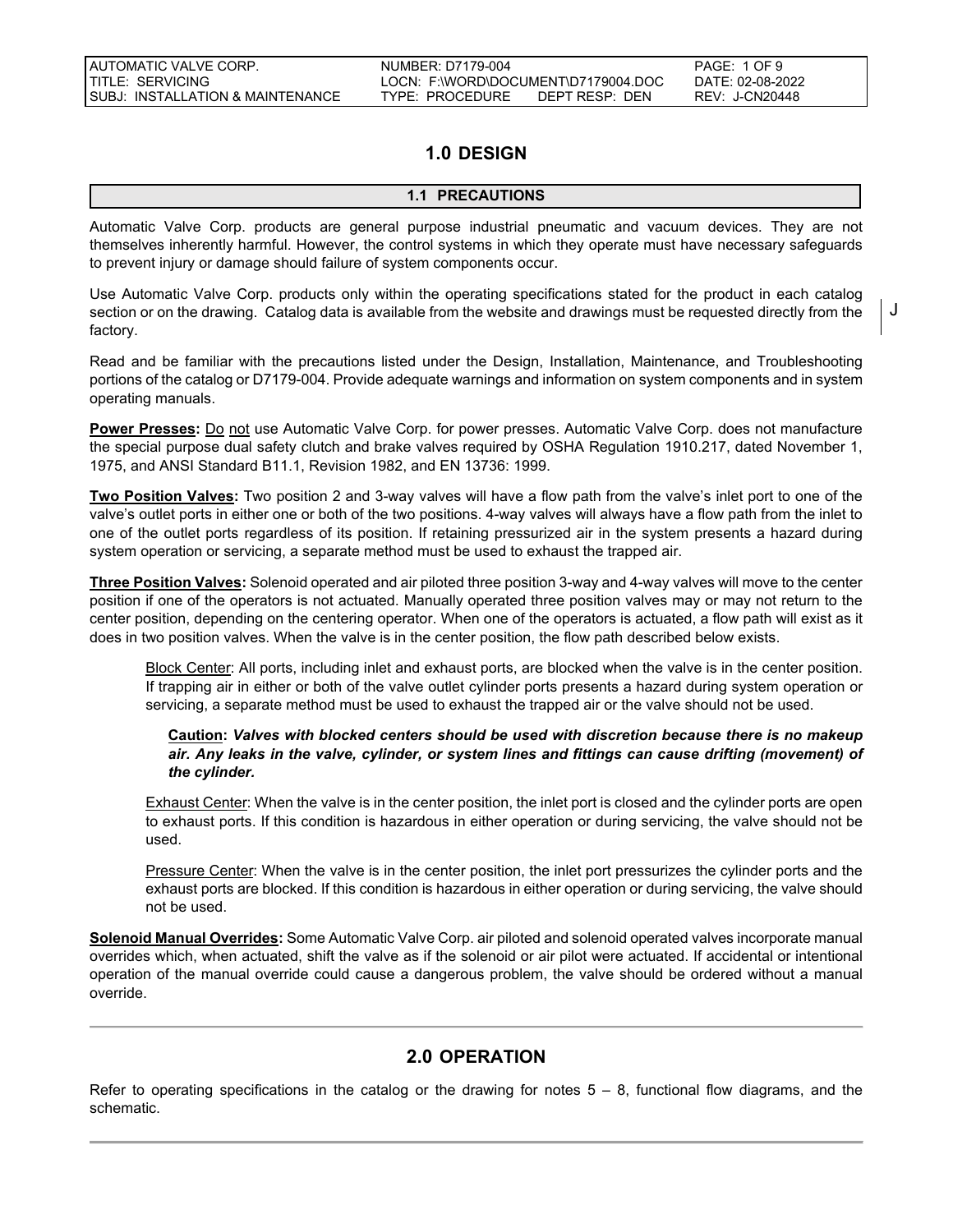# **3.0 INSTALLATION**

# **3.1 PRECAUTIONS**

Automatic Valve Corp. products should only be installed by trained and qualified personnel who have knowledge of how specific pneumatic products are to be piped and electrically connected.

Install Automatic Valve Corp. products only in systems which contain adequate safeguards to prevent injury or damage in the event of product failure.

Ensure that the system has provisions for turning air and electrical power off and for exhausting all air trapped within the system.

# **3.2 OPERATING MEDIA**

Automatic Valve Corp. products are designed primarily for use with air or other inert gases. For use with other media, contact Automatic Valve Corp.

When solenoid piloted valves are used for vacuum service, an external pilot supply must be used.

### **3.3 AIR LINES**

Before installing any pneumatic product, air lines should be blown clean to remove all contamination. Clean air line filters after purging is completed.

## **Caution:** *Compressed air streams are dangerous. Divert the stream away from personnel and equipment. Personnel in the area must wear suitable eye and ear protection.*

### **3.4 PIPE AND FITTING PREPARATION**

Automatic Valve Corp. recommends the use of pipe sealant instead of Teflon tape when making connections to NPT ports. The sealant used by Automatic Valve Corp. is specified in the bill of materials on the drawing.

Pipe sealant should be applied behind the first two or three threads to prevent the sealant from entering and contaminating the system.



While no torque values are available for NPT fittings, a general rule of thumb is to install the fitting hand tight and then turn an additional 1 to 1  $\frac{1}{2}$  turns.

# **3.5 MOUNTING**

Spool valves should be mounted with the spool in a horizontal position. Other valves, cylinders, and accessories may be mounted in any position.

Refer to dimensional data in the catalog or on the drawing.

Where practical, mount valves so that they are accessible for service and so that solenoid manual overrides can be used if applicable.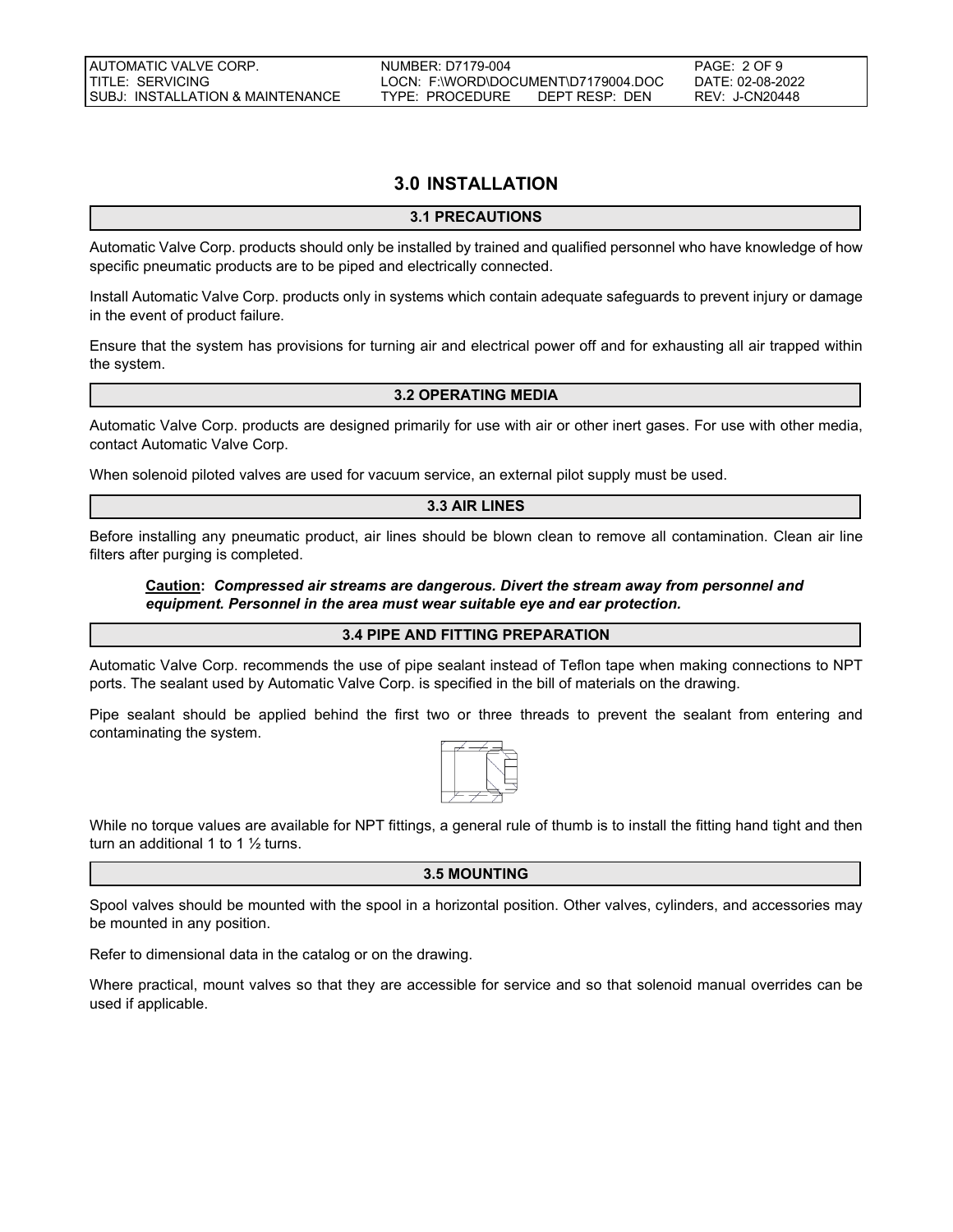**SUPPLY ID (MIN.)**

# **3.6 VALVE INLET LINES**

Valve inlet lines should have an inside diameter equal to or greater than the valves' inlet port size as shown in the following chart:

| <b>INLET</b><br><b>TAP SIZE</b> | <b>SUPPLY</b><br>ID (MIN.) | <b>INLET</b><br><b>TAP SIZE</b> | <b>SUPPL</b><br><b>ID (MIN</b> |
|---------------------------------|----------------------------|---------------------------------|--------------------------------|
| $1/8$ NPT                       | .25"                       | 3/4 NPT                         | .75"                           |
| 1/4 NPT                         | .38"                       | 1 NPT                           | 1.00"                          |
| 3/8 NPT                         | .50"                       | 1 1/4 NPT                       | 1.25"                          |
| $1/2$ NPT                       | .63"                       | 1 1/2 NPT                       | 1.50"                          |

Restricted inlet lines will reduce the system operating speed and can cause valve malfunction. Eliminate or minimize sharp bends and install regulators as close as possible to the valve inlet port.

### **3.7 VALVE OUTLET LINES**

For optimum system performance, locate valves as close as possible to the device they are operating. Minimize all sharp bends and other restrictions. If bench testing the valve, ensure a load chamber is installed.

## **3.8 VALVE EXHAUST PORTS**

Spool valve exhaust ports may be restricted to provide speed control for cylinders or other devices.

Poppet valve exhaust ports must NOT be restricted. Such restriction can cause valve malfunction.

All open valve exhaust ports should have full flow (not flush mounted) mufflers installed to reduce noise levels and to prevent the entry of atmospheric contamination or directed downward with elbows to prevent the entry of atmospheric contamination.

### **3.9 FILTRATION**

Filters with 50 micron elements are adequate for all Automatic Valve Corp. products. However, where devices not made by Automatic Valve Corp. are used in the system, the manufacturer should be consulted regarding their filtration requirements.

Install filters within 20 feet of the valve or per the manufacturer's instructions.

# **3.10 OPERATING PRESSURES AND TEMPERATURES**

Minimum and maximum operating pressures and temperatures for Automatic Valve Corp. products are specified in each catalog section or notes 5 – 8 on the drawing. While products may function at lower or higher limits, such operation is unsafe and must be avoided.

Contact Automatic Valve Corp. if your application requires products that exceed the operating limits shown.

# **3.11 PILOT PRESSURE**

For proper operation, pilot pressure must be within the minimum and maximum operating pressures shown in each catalog section or notes  $5 - 8$  on the drawing.

If solenoid piloted valves are to operate at lower or higher operating pressures than the specified pilot pressure limits, an external pilot supply within the proper pressure range must be used. Valves may either be ordered with an external pilot supply, option "B", or may be field converted as shown in each catalog section or on the drawing.

### **3.12 LUBRICATION**

Automatic Valve Corp. products are pre-lubed at the factory. Components that are pre-lubed and the pre-lube material are noted with a '+' in each catalog section or in the bill of materials on the drawing.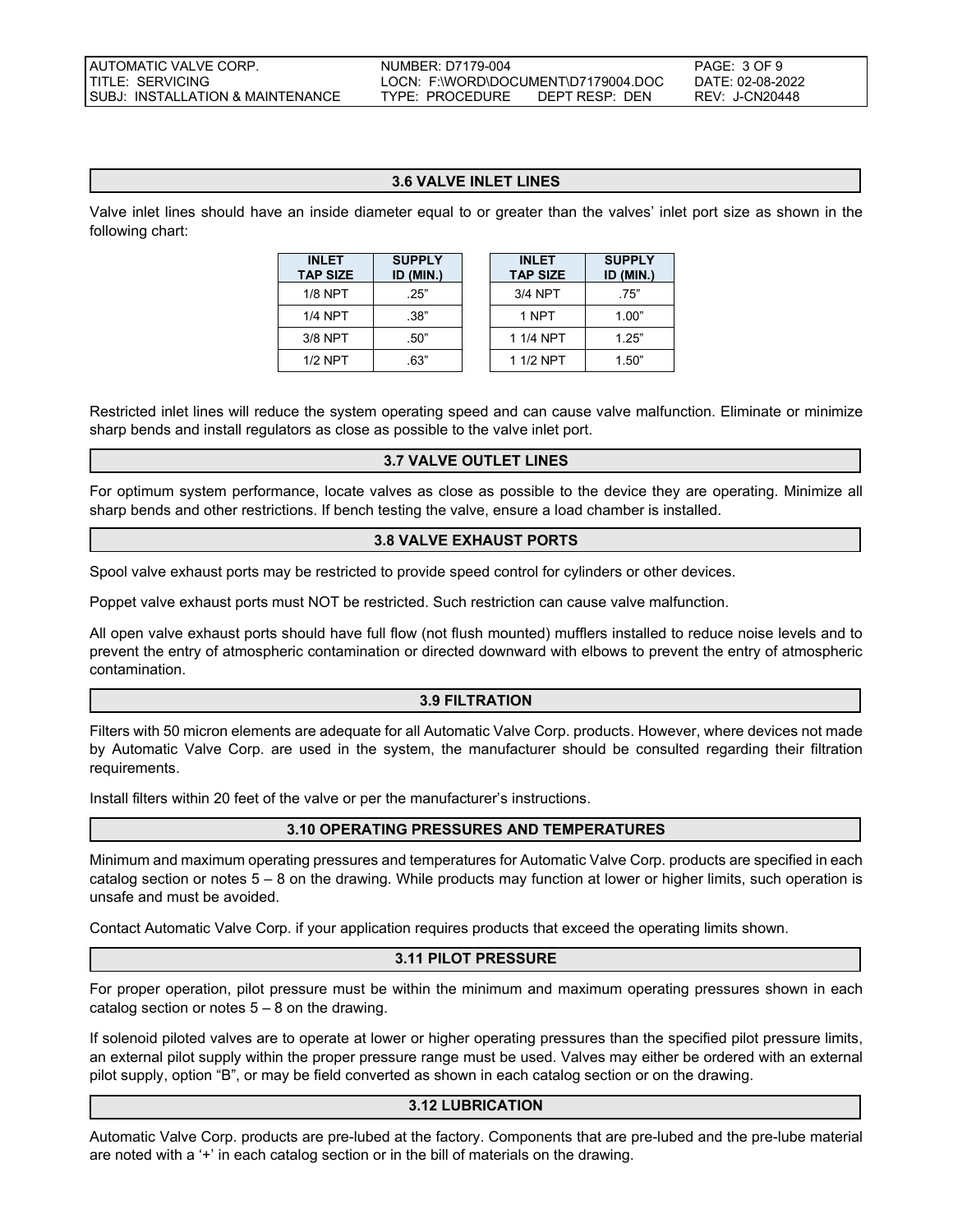| I AUTOMATIC VALVE CORP.            | NUMBER: D7179-004                  | PAGE: 4 OF 9     |
|------------------------------------|------------------------------------|------------------|
| TITLE: SERVICING                   | LOCN: F:WORD\DOCUMENT\D7179004.DOC | DATF: 02-08-2022 |
| I SUBJ: INSTALLATION & MAINTENANCE | TYPE: PROCEDURE<br>DEPT RESP: DEN  | REV: J-CN20448   |

Lubrication of Automatic Valve Corp. products is not required, but it recommended to maximize service life. Where devices not made by Automatic Valve Corp. are used in the system, the manufacturer should be consulted regarding their lubrication requirements.

Lubricators should be installed downstream of regulators, per the manufacturer's instructions.

Oils used in air line lubricators should be compatible with seals used in the system. Generally, Automatic Valve Corp. products use Fluoroelastomer seals. Oils should be paraffinic, petroleum based with oxidation inhibitors, an ISO 32 or lighter viscosity, and an aniline point between 82°C (180°F) and 99°C (210°F).

In general, lubricators should not be synthetic or reconstituted, and should not have alcohol content or detergent additives.

# **4.0 TROUBLESHOOTING**

All products shipped from the AVCO factory are 100% function and leak tested and are tested to additional PO and QA program requirements, as applicable. The following issues will not occur on new products. However, if customer application or other activities create these situations, the following are guidelines for how to address.

# **4.1 PRECAUTIONS**

Read and follow the precautions listed in the Maintenance section of the catalog or D7179-004. Stay clear of all moving parts that must be actuated when troubleshooting.

# **4.2 GENERAL COMMENTS**

Of all the components in an electrical / mechanical / pneumatic system, it is most often the control valve that will be faulted for system malfunction. In many cases, the valve is only the symptom of the problem. Leaking cylinder seals, poor electrical connectors, clogged air line filters, and broken or jammed mechanical components are just a few of the problems that can initially be diagnosed as a valve problem.

Before disassembling any system component, use the following troubleshooting guide to try to pinpoint the exact cause of the problem.

| <b>PROBLEM</b>                       | <b>POSSIBLE CAUSE</b>              | <b>REFERENCE SECTION</b> |
|--------------------------------------|------------------------------------|--------------------------|
| Valve leaks to exhaust               | Defective cylinder or valve seals  | 4.3                      |
| <b>Not Actuated</b>                  |                                    |                          |
|                                      | Defective cylinder or valve seals  | 4.3                      |
| Valve leaks to exhaust               | Inadequate air supply              | 4.4                      |
| <b>Actuated</b>                      | Inadequate pilot supply            | 4.5                      |
|                                      | Contamination                      | 4.6 & 4.7                |
| Solenoid pilot leakage               | Dirt on seats or seal wear         | 4.8                      |
| <b>Operator vent leaks</b>           | Worn piston seal                   | 4.9                      |
|                                      | Damaged cap seal                   | 4.9                      |
|                                      | Contamination                      | 4.6 & 4.7                |
| <b>Sluggish operation</b>            | Inadequate air supply              | 4.4                      |
|                                      | Inadequate pilot supply            | 4.5                      |
|                                      | Improper or clogged muffler        | 4.10                     |
|                                      | Inadequate or improper lubrication | 4.11                     |
|                                      | Mechanical binding                 | 4.17                     |
| Poppet valve chatter                 | Inadequate air or pilot supply     | 4.4 & 4.5                |
|                                      | Contamination                      | 4.6 & 4.7                |
|                                      | Improper or clogged muffler        | 4.10                     |
|                                      | Inadequate or improper lubrication | 4.11                     |
| Solenoid buzzes or solenoid          | Incorrect voltage                  | 4.12                     |
| burnout                              | Faulty or dirty solenoid           | 4.13                     |
| Solenoid valve fails to shift        | Incorrect voltage                  | 4.12                     |
| electrically but shifts with manual  | Override left activated            | 4.14                     |
| override                             | Defective coil or wiring           | 4.15                     |
|                                      | Inadequate air supply              | 4.4                      |
| Solenoid valve fails to shift        | Inadequate pilot supply            | 4.5                      |
| electrically or with manual override | Contamination                      | 4.6 & 4.7                |
|                                      | Inadequate or improper lubrication | 4.11                     |
|                                      | Mechanical binding                 | 4.17                     |
| Valve shifts but fails to return     | Broken spring                      | 4.16                     |
|                                      | Mechanical binding                 | 4.17                     |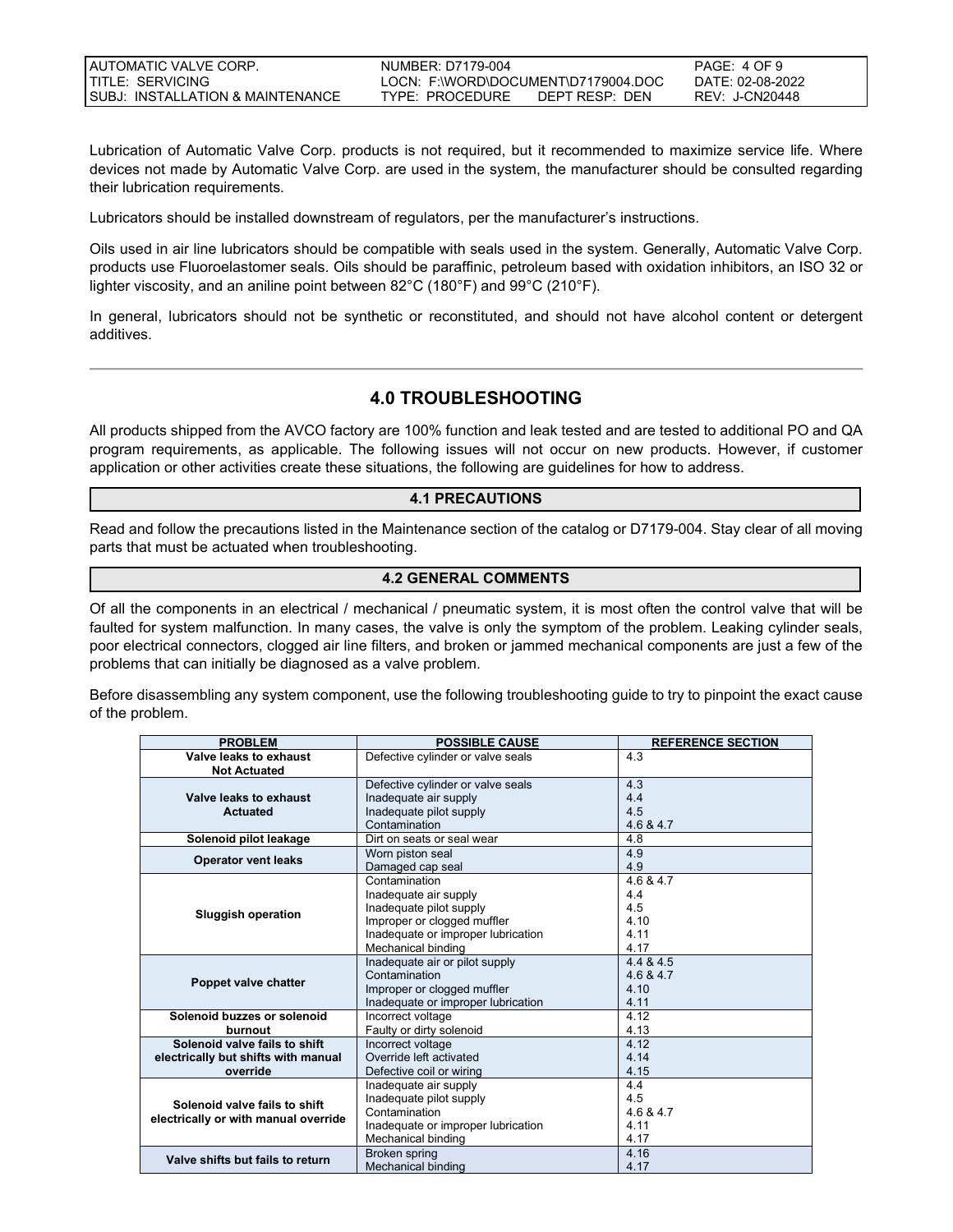#### **4.3 VALVE EXHAUST PORT LEAKAGE**



Verify if the leakage is caused by the cylinder or valve as follows: (Use extreme caution as the valve and cylinder will both be actuated during this procedure.)

- 1. With the piston rod retracted, disconnect the line at the cylinder blind end cap. If air comes out of the cylinder port fitting, as shown above, the cylinder piston seals are defective and must be replaced. If there is no leakage, reconnect the line.
- 2. With the cylinder rod extended, disconnect the line at the cylinder rod end cap. If there is leakage at the cylinder port fitting, the cylinder piston seals must be replaced.
- 3. If there is no leakage at the fitting, the leakage is caused by defective valve seals or gaskets. Contact the factory.

## **4.4 INADEQUATE AIR SUPPLY**

An inadequate air supply can cause the pilot supply pressure to drop during valve actuation. This can result in valve chatter or oscillation, particularly in poppet valves, or may keep the valve in a partially shifted condition where it continually blows to exhaust. If the pressure gage falls by more than 10% during valve actuation, there is probably a deficiency in the air supply system.

- 1. Air line filters should be cleaned, and pressure regulators checked for proper operation. The line sizing recommendations in the Installation section should be reviewed and modifications made if restrictions or undersize inlet lines are found.
- 2. Verify that the air compressor has sufficient capacity to meet all systems requirements.
- 3. For internally piloted valves, if a positioner is used in the system, ensure it is positioned downstream of the valve

### **4.5 PILOT SUPPLY**

Remote air pilot signals or pilot supply to externally piloted solenoid valves that are restricted or are below the minimum operating pressures can cause valve oscillation or partial actuation resulting in exhaust port leakage.

- 1. Verify that the operating signal is at the proper pressure and that there are no restrictions caused by clogged filter elements or improperly sized pilot lines.
- 2. Comments in 4.4 also apply to pilot supply.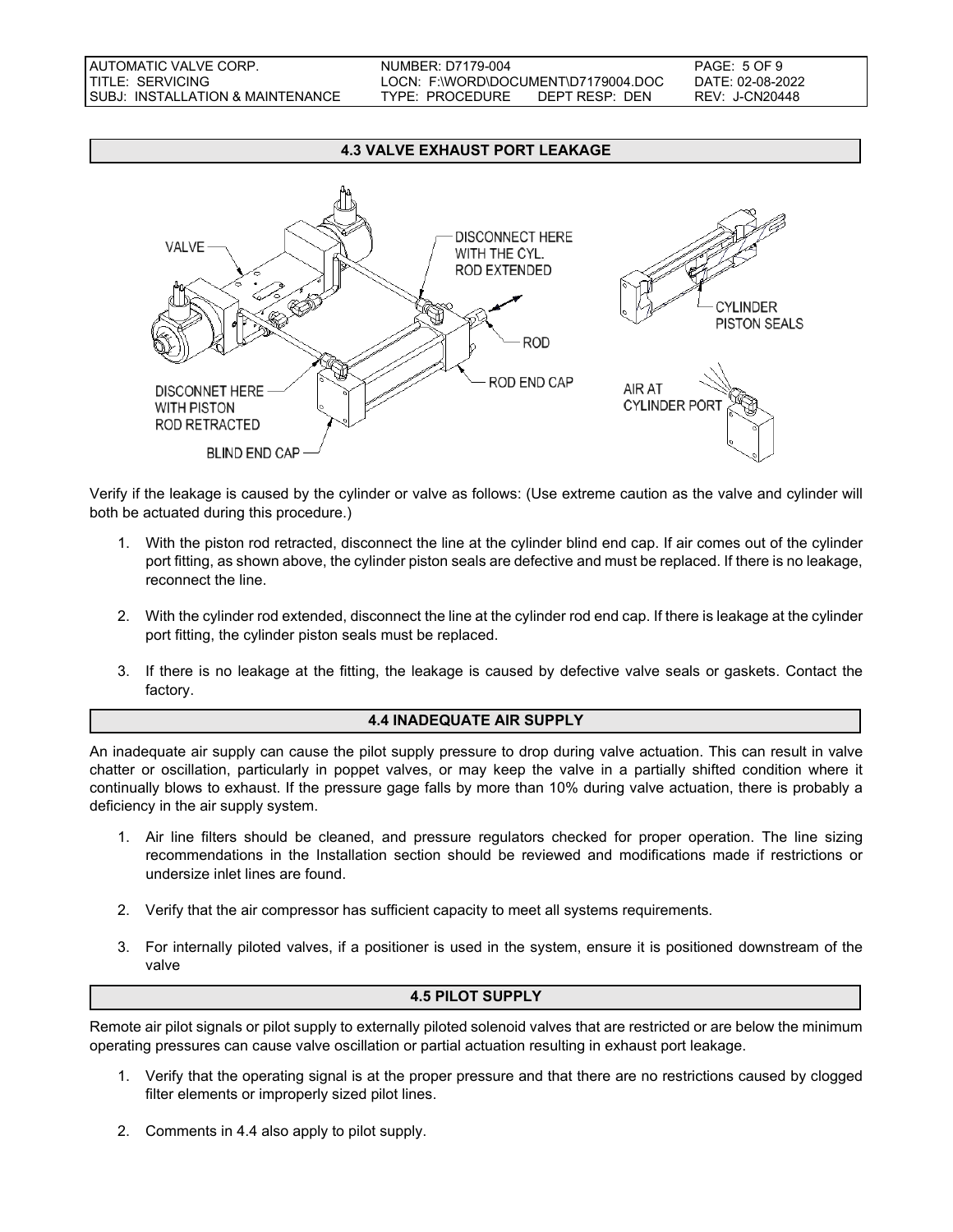AUTOMATIC VALVE CORP. NUMBER: D7179-004 PAGE: 6 OF 9 TITLE: SERVICING LOCN: F:\WORD\DOCUMENT\D7179004.DOC DATE: 02-08-2022 SUBJ: INSTALLATION & MAINTENANCE TYPE: PROCEDURE DEPT RESP: DEN REV: J-CN20448

### **4.6 LIQUID CONTAMINATION**

Accumulation of oil and water at low points in the system, including valves, can cause erratic or sluggish performance and exhaust leaks.

- 1. If heavy concentrations of water or oil are found when a device is disassembled, it should be thoroughly cleaned, re-lubricated and reassembled.
- 2. Filters and lubricators should be cleaned and checked for proper operation. If necessary, air lines should be rerouted to eliminate low points.
- 3. If there are concentrations of moisture at below freezing temperatures, ice can form and cause erratic operations, or completely bind system components. In such situations, steps must be taken to dry the air to a dew point of at least 10°F below the minimum system operating temperature. Also, filters should be equipped with automatic drains.

#### **4.7 SOLID CONTAMINANTS**

Solid contaminants, such as broken pieces of pipe threads, pipe sealant or tape, or rust scale, can cause valve seal damage, scratches on spools and sealing surfaces, or system binding and possible exhaust leaks. Such problems are most often encountered in new installations that have not been properly purged or where there are heavy concentrations of atmospheric contaminants.

- 1. In many cases, cycling the valve several times will flush the particles away. If not, the item must be disassembled and the parts thoroughly examined for signs of damage and replaced as necessary.
- 2. Before reinstalling the product, the air line should be purged as stated in the Installation section. Air line filters should be cleaned and checked for proper operation. Properly sized mufflers should be installed in valve exhaust ports.



Continuous leakage from the operator exhaust port when the solenoid is de-energized can be caused by a foreign particle trapped between the bottom seat and the plunger, by a damaged bottom seat, or by a worn or damaged bottom plunger seal.

Leakage at the exhaust port and/or solenoid buzzing when the solenoid is energized can result from a foreign particle lodged in the top seat area. Leakage in this area can also be caused by worn or damaged top seats or top plunger seals. Contact the factory.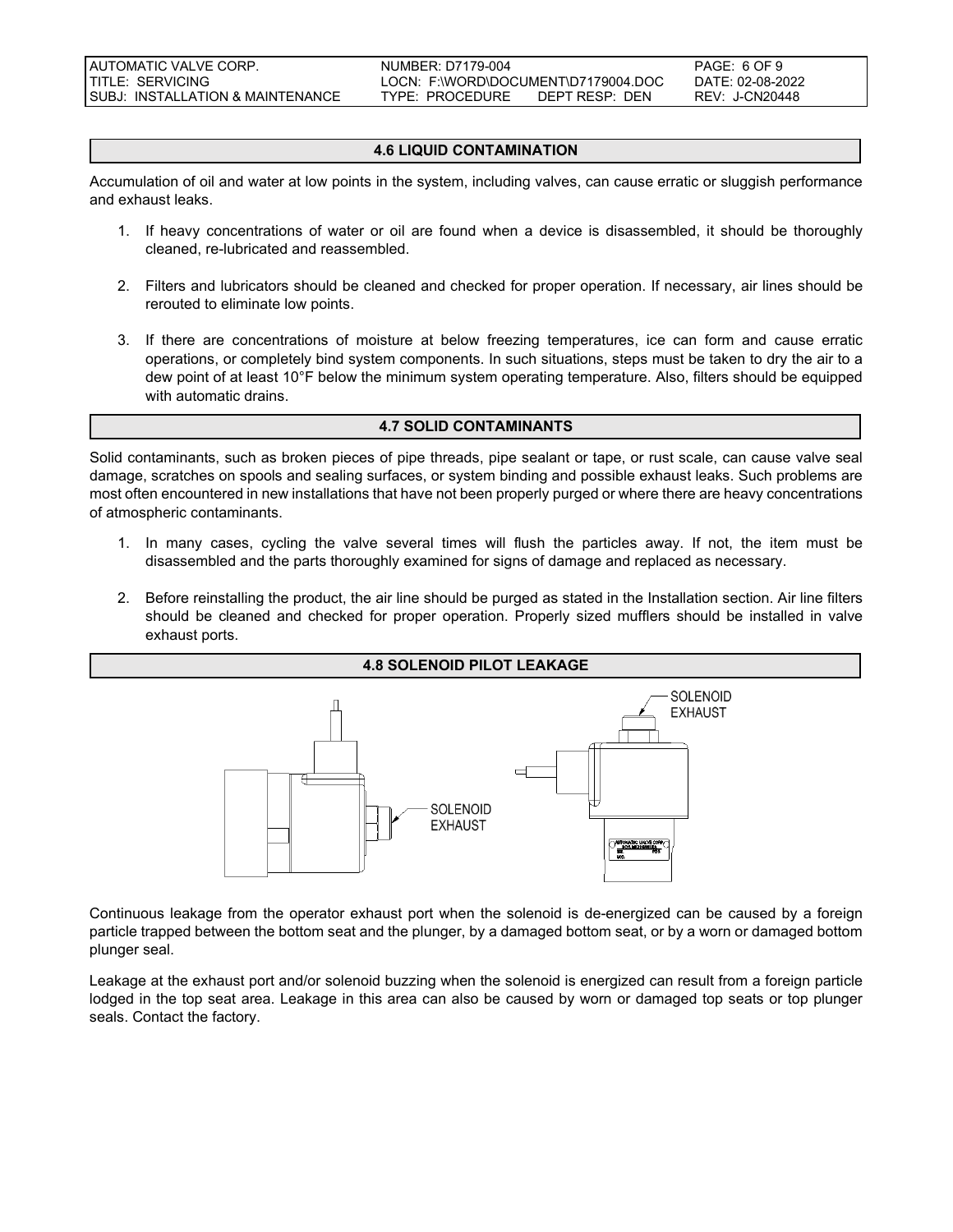### **4.9 OPERATOR VENT LEAKS**



Vent leakage when the solenoid is energized can be caused by either a faulty operator piston or cap seal. Contact the factory.

### **4.10 MUFFLERS**

Mufflers that are undersized for the application or that have become clogged can cause slow system response or, in the case of poppet valves, system malfunction of valve oscillation.

- 1. Remove the muffler and cycle the valve several times to see if it operates satisfactorily without the muffler.
- 2. If it does, the muffler should be cleaned or, if it is not dirty, replaced with a larger muffler with adequate exhaust flow capacity.

## **4.11 IMPROPER LUBRICATION**

Air line lubricators that are not set at the proper flow rate or that contain lubricants not compatible with seals can cause sluggish system performance or malfunction.

- 1. If oil mist can be seen in the exhaust air, if films of oil are in evidence on surfaces around exhaust ports, or if pools of oil are found in valves or other devices, the lubricator is set at too high a flow rate. As a general rule, a flow rate of one drop per minute is adequate to provide a thin film of oil on moving surfaces.
- 2. If the flow rate is too low or the reservoir is empty, system elements that require lubrication can slow down or even bind. Lubricator reservoirs should be filled on a scheduled basis and the proper lubricator flow rate maintained.
- 3. Compatibility of the lubricating oil with system seals should also be verified, as stated in the Installation section. Incompatible lubricants can cause seals to swell which can result in sluggish performance or even binding of moving parts.

## **4.12 INCORRECT SOLENOID VOLTAGE**

Automatic Valve Corp. solenoids are designed to operate between 90% to 110% of the rated voltage shown on the solenoid coil. A supply voltage that does not fall within the range shown can cause solenoid buzzing, failure of the valve to shift, or coil burnout.

- 1. To verify proper voltage, shut off and exhaust the air supply to the valve.
- 2. Attach a voltmeter to the solenoid's electrical supply, energize the solenoid, and note the voltage reading. If the reading is too low, the electrical supply is inadequate and must be corrected.

### **4.13 FAULTY OR DIRTY SOLENOID**

Improper voltage, broken or damaged shading rings, or dirt on the plunger or around the top seat can cause solenoid buzzing or even coil burnout. If this should occur, contact the factory.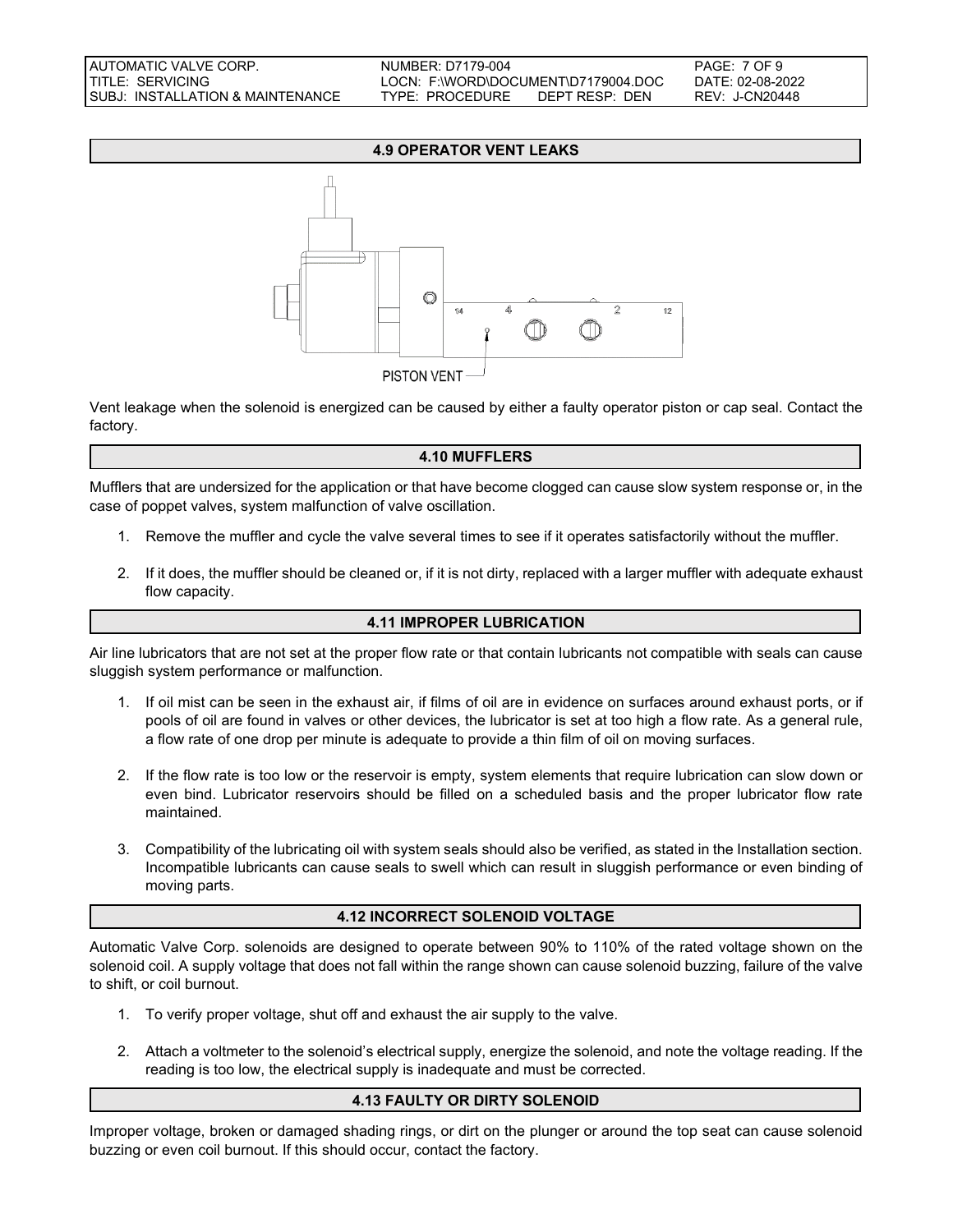### **4.14 MANUAL OVERRIDE LEFT ACTUATED**



If a turn locking manual override is left in the actuated position, the valve will operate when the override is again cycled, from on to off and back to on, but will fail to operate electrically. This happens because the override is holding the plunger in its actuated position.

1. Verify that locking type overrides are in their normal deactuated position and that non-locking overrides have not become stuck.

### **4.15 DEFECTIVE COIL OR WIRING**

Coils used by Automatic Valve Corp. seldom burn out when operated within listed voltage limits.

- 1. Verify that the operating voltage is correct per 4.12.
- 2. Verify that wash-down applications have not caused thermal shock.
- 3. Verify the integrity of the coil by shutting electrical power off and using an ohmmeter to check continuity. If the coil is open, it is burned out and must be replaced. If there is coil continuity, the electrical system should be checked for loose or broken connections and for worn or defective switches and contacts.



Broken springs on spring return valves can cause a valve to remain in the actuated position or to only partially return and perhaps leak to exhaust.

1. Broken springs must be replaced. Contact the factory.

#### **4.17 MECHANICAL BINDING**

Mechanical binding of cylinders or other mechanical components can cause symptoms that can be improperly diagnosed as sluggish valve operation or even failure of a valve to shift. If a valve appears stuck, note the flow from the valve exhaust ports as the valve is actuated or deactuated. If there is a puff of air from each exhaust port, yet the device fails to move, the probable cause is mechanical binding.

- 1. Turn air and electrical power off.
- 2. Follow all safety precautions recommended by the manufacturer of the equipment.
- 3. Make mechanical inspections and adjustments as required.